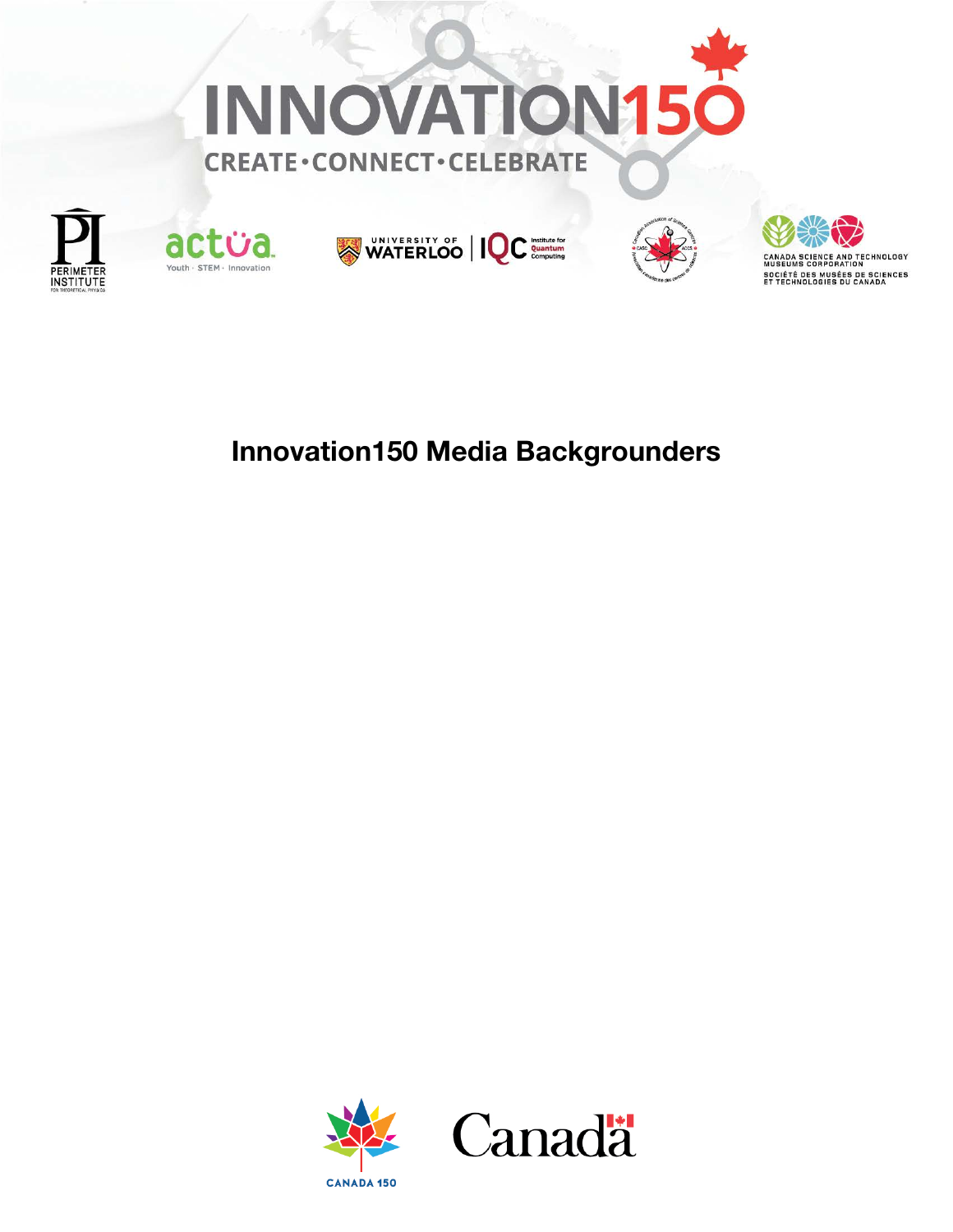

# INSTITUTE FOR THEORETICAL PHYSICS **PERIMETER**

## ABOUT PERIMETER INSTITUTE FOR THEORETICAL PHYSICS

#### It's a big universe. Fortunately we have big ideas.

Practically every technology we use today – from computers to smartphones to lifesaving medical devices – emerged from breakthroughs in fundamental, curiosity-driven physics. At Perimeter Institute for Theoretical Physics, scientists pursue new breakthroughs in our understanding of the universe, from the smallest particle to the entire cosmos.

Founded in 1999 by smartphone pioneer Mike Lazaridis, Perimeter is a unique public-private endeavour recognized globally as a leader in fundamental science. As an international hub for theoretical physics, Perimeter is a key driver of the theory-to-experiment-to-commercialization ecosystem in Waterloo Region that is establishing the world's first "Quantum Valley" in Canada.

Perimeter attracts brilliant minds from across Canada and worldwide, and provides them with the freedom and resources they need to pursue breakthroughs in the most promising avenues of research. Their discoveries will create new knowledge and make possible the next wave of transformative technologies to further humanity.

#### The most important scientific equipment: The human mind

Great science belongs to everyone. Perimeter is committed to exceptional scientific training and educational outreach, from its onsite training programs for emerging physicists to its award-winning programming and resources for youth, teachers, and the general public:

- More than 5 million students have been engaged with Perimeter educational resources, thanks to Perimeter's growing coast-to-coast Teacher Network
- Perimeter's global network of educators spans over 30 countries and has trained 15,000+ teachers to date
- The 2013 BrainSTEM festival brought 25,000 youth and families to Perimeter, and the 2009 Quantum to Cosmos Festival was seen online by more than 1 million
- The Quantum Tamers, Perimeter's documentary about the quantum technological future, has been broadcast in more than 90 countries

Through the nationwide Innovation150 initiative, Perimeter aims to inspire and equip the next generation of innovators across the country by celebrating the power of critical thinking, creativity, and the big ideas that will change the future.













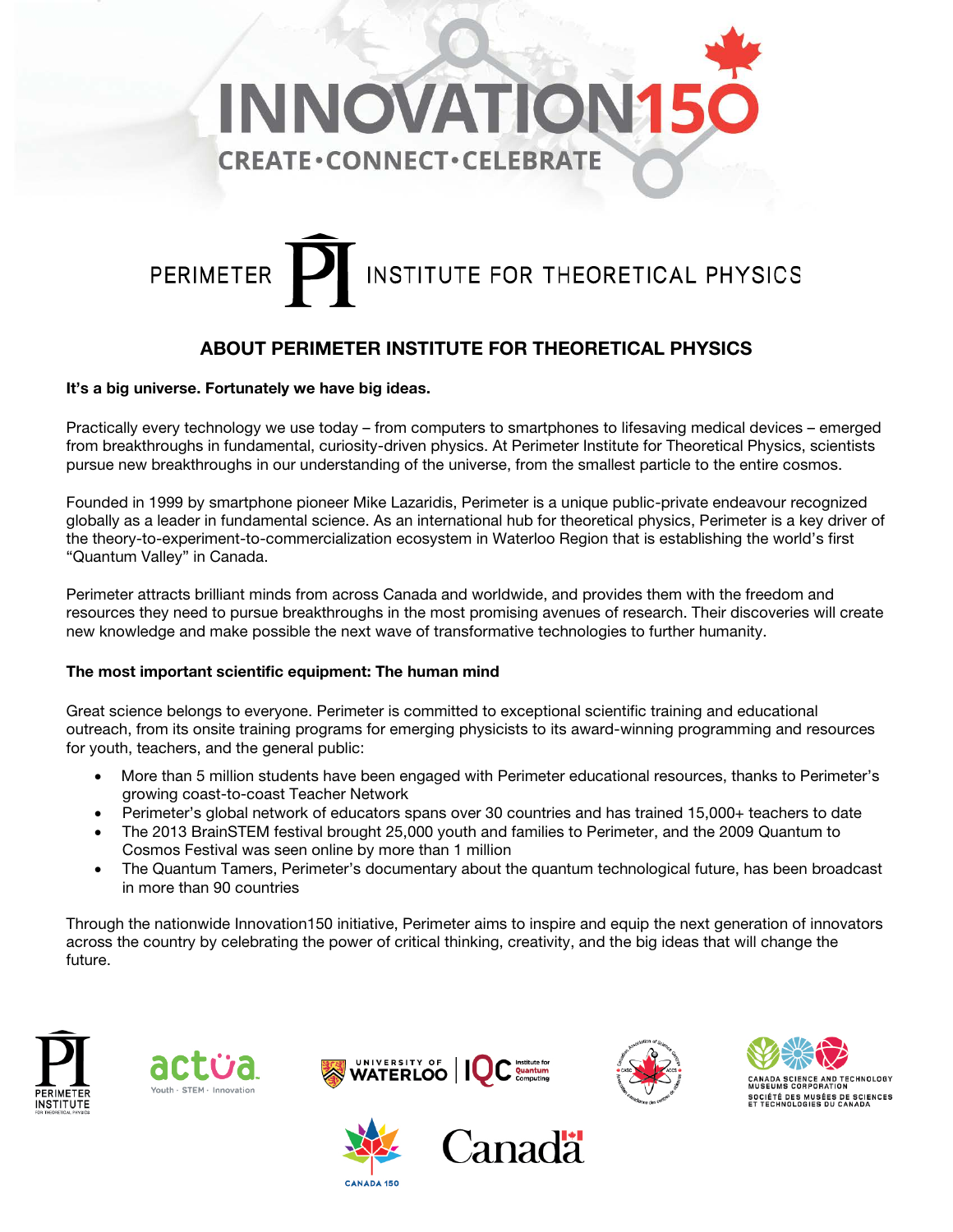



#### Youth · STEM · Innovation

## ABOUT ACTUA

#### Investing in the Next Generation of Innovators

Actua is Canada's largest STEM outreach organization representing a network of university and college based members who annually inspires over 225,000 youth in 500 communities in hands-on science, technology, engineering and mathematics (STEM) experiences. Actua focuses on engaging underserved and underrepresented youth through customized national programs for girls, youth in remote and Northern communities, Indigenous youth, and youth facing socioeconomic challenges.

Actua's content is reflective of current innovations in STEM and focuses on building the attitudes, confidence and skills necessary for youth to thrive and be the innovators of tomorrow. Actua provides over 1 million hours of face-toface programming each year to ensure youth are prepared to tackle the jobs of tomorrow.

Actua's National Programs include:

- National Aboriginal Outreach Program: Actua's National Aboriginal Outreach Program is a customized, community-based approach to engaging First Nations, Métis, and Inuit youth in locally and culturally relevant STEM education programs. Over the past twenty years, Actua has worked closely with hundreds of Indigenous communities and currently engages over 30,000 Indigenous youth each year. Actua has also developed strong connections with Indigenous educators and National Indigenous organizations like Indspire, the Aboriginal Human Resource Council, Inuit Tapiriit Kanatami (ITK) and others to ensure our model is culturally relevant and based on current best practice.
- National Girls Program: Actua's National Girls Program inspires young women to fulfill their role as leaders in STEM and encourages their engagement in STEM fields like engineering and computer science where women continue to be vastly underrepresented. Actua's network members engage thousands of girls annually in high-impact, all-girl programs including workshops, camps and clubs. These programs provide girls with safe spaces to design, build, experiment, and explore in an all-girls environment, with women role models and mentors who break down the still existing stereotypes about women in engineering and science.
- Actua in the North: Actua is committed to engaging youth from coast-to-coast-to-coast specifically reaching the hardest-to-reach communities in Canada. For the past fifteen years Actua has been a trusted and valued STEM outreach partner for dozens of communities across the Northwest Territories, Yukon Territory, Nunavut, Northern Quebec, and Labrador. Through Actua's Outreach Team, network members, and working with over 40 partnering northern communities, Actua engages approximately 5,000 northern youth a year. This includes hundreds of school workshops throughout the year and more than 30 weeks of summer camp













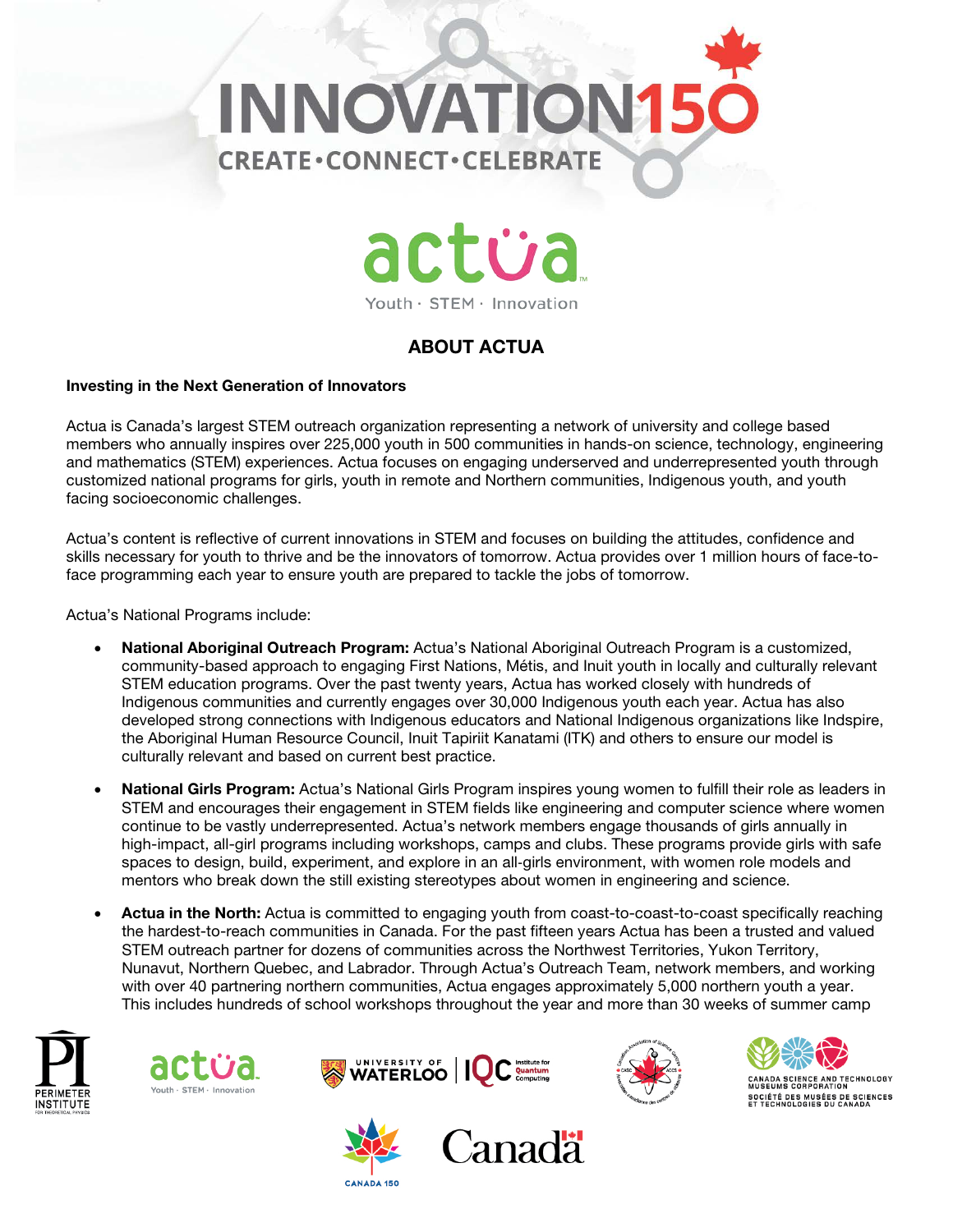

as well as specialized teacher training. The programming includes customized content that showcases Northern science, traditional knowledge and Northern economic development opportunities.

- Go Where Kids Are Program: Actua's Go Where Kids Are program is a customized delivery model to engage new Canadians, at-risk youth, and other youth populations facing socio-economic challenges. The program recognizes that many youth do not have the opportunity to attend a STEM outreach program, even if the program is offered at no cost. In order to engage these hard-to-reach youth, Actua and its network members partner with youth serving organizations such as Family Resource Centres, immigrant community organizations, Boys and Girls Clubs, YM/YWCAs, and others who already have these youth engaged. This model allows Actua to annually engage over 30,000 underrepresented and underprivileged youth.
- Codemakers: Actua and Google have partnered to engage 100,000 youth in building digital skills that will move them from being consumers of technology to producers of technology. Codemakers is changing the way youth engage with computer science through the delivery of workshops, camps and clubs designed to have youth building new technology.

Network Members: Actua's network of members connects youth to postsecondary experiences and cutting edge research and innovations. Each year, across Canada, Actua employs 1,000 undergraduate students in science, technology, engineering and mathematics to deliver dynamic, hands-on experiences that inspire youth to imagine themselves as future innovators.

Actua's Funders: Actua partners with leading corporations, foundations and governments to support the delivery of programs across Canada. Actua's top national funders include Suncor, Google Canada, GE Canada, the Government of Canada and NSERC.











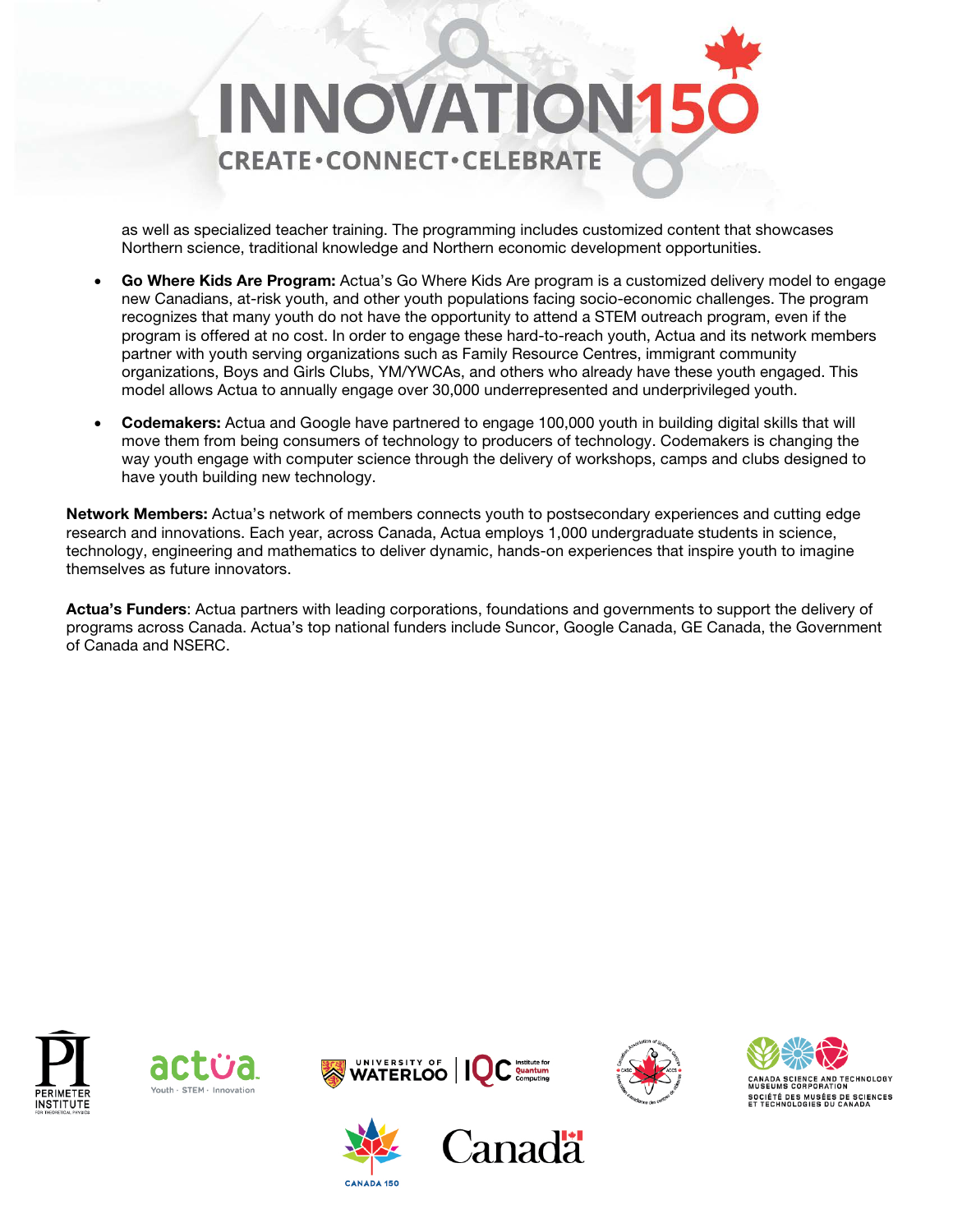



## ABOUT THE INSTITUTE OF QUANTUM COMPUTING AT THE UNIVERSITY OF WATERLOO

#### Harnessing the Quantum world for transformative technologies

Quantum technologies are poised to transform how we live, work and play. At the Institute for Quantum Computing (IQC) at the University of Waterloo, theoretical and experimental research drives breakthroughs in understanding and harnessing the ultimate power of nature for transformational technologies. Sparked by the vision of Mike Lazaridis, IQC's mission is to develop and advance quantum information science and technology through interdisciplinary collaboration at the highest international level.

Founded in 2002, IQC was launched as a private-public partnership between the University of Waterloo, the private sector, and federal and provincial governments to foster pioneering research into the next great technological revolution – the quantum age. Located in Waterloo, Ontario, Canada, IQC is transforming the Waterloo Region into the Quantum Valley of Canada. So far, IQC has spurred six startup companies and five members hold almost 40 patents and licenses. Quantum technologies are already emerging.

#### Areas of research

IQC attracts the world's top experimentalists and theorists and provides them with cutting-edge infrastructure, collaborative opportunities and the intellectual freedom necessary for breakthroughs to happen. Powerful new research advances are being made in the fields of quantum computing, communications, sensors and materials. IQC fuels a research environment unlike any other, with more than 200 researchers spanning seven academic departments across the Faculties of Engineering, Science and Mathematics.

#### Scientific Outreach

IQC's training and outreach opportunities foster scientific curiosity and discovery among students, teachers and the community. Through public lectures, community events, open houses, summer schools for young students, conferences, publications and social media, IQC connects global audiences with the science and research happening at the forefront of the quantum information revolution.

- Last year IQC reached over 5,000 people youth and adults personally through workshops, seminars, talks, summer schools, public talks, school visits and special events
- Nearly 10,000 engaged people make up IQC's online social network
- Over 5,100 people downloaded IQC's first ever educational game application, *Quantum Cats*

#### Quantum: The Exhibition

Through the Innovation150 initiative, IQC will launch a fully bilingual, interactive, traveling exhibition sharing the wonders of the quantum world and the emerging quantum technologies that will shape our future. This 4,000 square foot exhibition will travel to science centres across Canada launching at THEMUSEUM in downtown Kitchener in October 2016. For more information, visit quantumexhibit.ca.











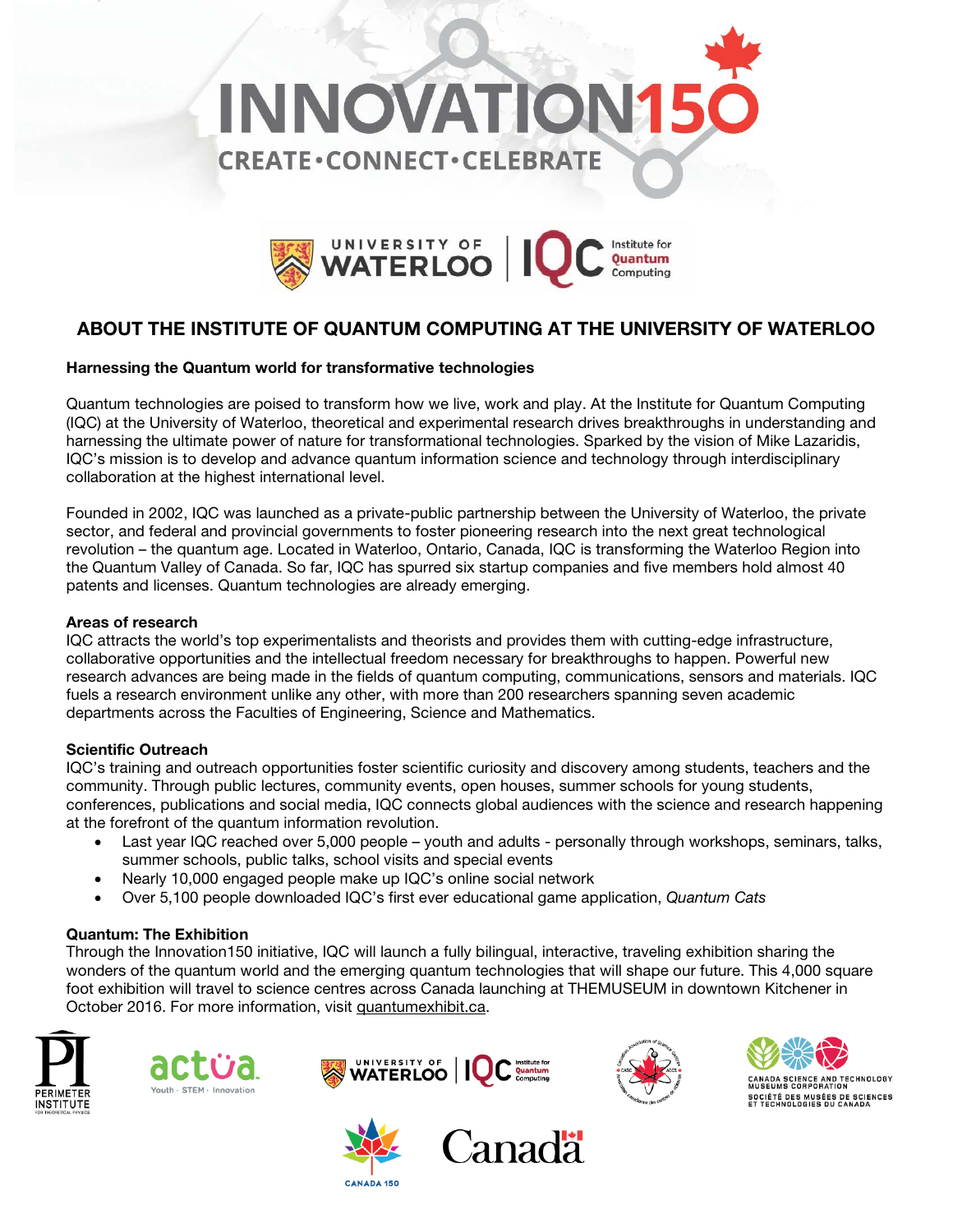



### ABOUT THE CANADIAN ASSOCIATION OF SCIENCE CENTRES

The Canadian Association of Science Centres (CASC) is a national platform for Canada's Science Centres and informal science engagement. Founded in 1985, the association was created with a goal to create synergy among Canada's science centres and science-related museums, to assist in finding solutions to the challenges faced by these important public institutions, and to provide a single voice before government.

We represent 50 Science Centres, Museums and Planetariums across Canada that attract 8 million visitors annually, of which 6 million are adults. The workforce across our membership represents more than 2,000 science communicators and support staff in addition to more than 10,000 volunteers. Most of our members are registered charities or not-for-profit organizations.

The Canadian Association of Science Centres mission is to build capacity for its members to inspire a creative and prosperous Canada through science and technology engagement. CASC has a solid background in managing peer review panels and granting programs that foster excellence on behalf of its members and partners.

#### Professional Development & Networking

The collective workforce of Canada's Science Centres includes more than 2,000 science communication and support professionals as well as an estimated 10,000 volunteers.

One of CASC's top priorities is providing professional development and networking opportunities to this varied workforce across Canada.

Annually in the spring, CASC and a host Science Centre stage a three-day conference featuring keynote speakers, concurrent sessions delivered by peers and opportunities to share best practices in science communication and program delivery. Throughout the year, CASC provides several webinars and workshops on a wide variety of topics that meet the needs of different professions within Science Centres.

#### The CASCADES

Each year at the national conference, CASC presents awards to outstanding people and programs from the previous year, including awards for large and small Science Centres for Best Exhibit or Show and Best Program. Individual awards are given to individuals that have demonstrated outstanding leadership, "Making a Difference" and career achievement.













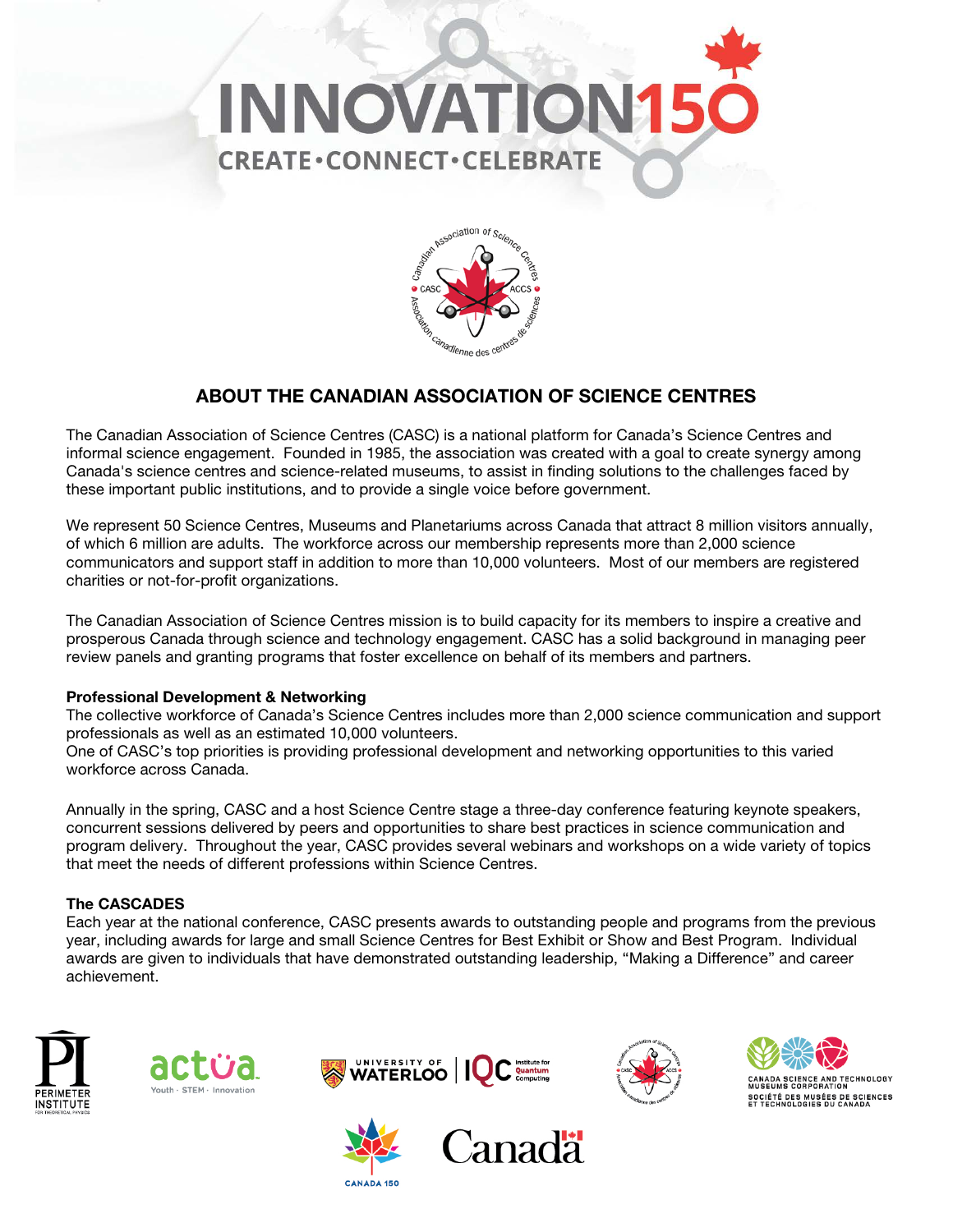

#### Research

The Canadian Association of Science Centres regularly conducts research based on the needs of the membership. Past research includes benchmark studies, participation in the "Science Culture: Where Does Canada Stand" study by the Council of Canadian Academies and literature reviews with a Canadian perspective.

#### Science Odyssey

Beginning in 2016, CASC will partner with CASC members and NSERC to celebrate Science Odyssey, a nationalwide week of celebrating Science and Technology with a strong social media message and a series of science-based activities for people of all ages.

#### Science in Canada's North

From 2012 through 2015, the W. Garfield Weston Foundation provided funding to connect researchers in the Canadian Arctic with Canada's Science Centres. Participating members created events like Science Cafés, Arctic festivals, school programs, family festivals, teacher workshops and online talk shows to bring to the forefront the current research happening by Canadian researchers in the far north. Thousands of Canadians of all ages were able to connect directly with Arctic scientists in very meaningful ways that showcased research on beluga whales, polar bears, science and Arctic societies, climate change and so on.

#### Science Interns Outreach Project

In 2010-11 CASC managed the Science Interns Outreach Project on behalf of Natural Resources Canada under the Government of Canada's Career Focus program, which provided funding to organizations to support 38 early career scientists in research and development.











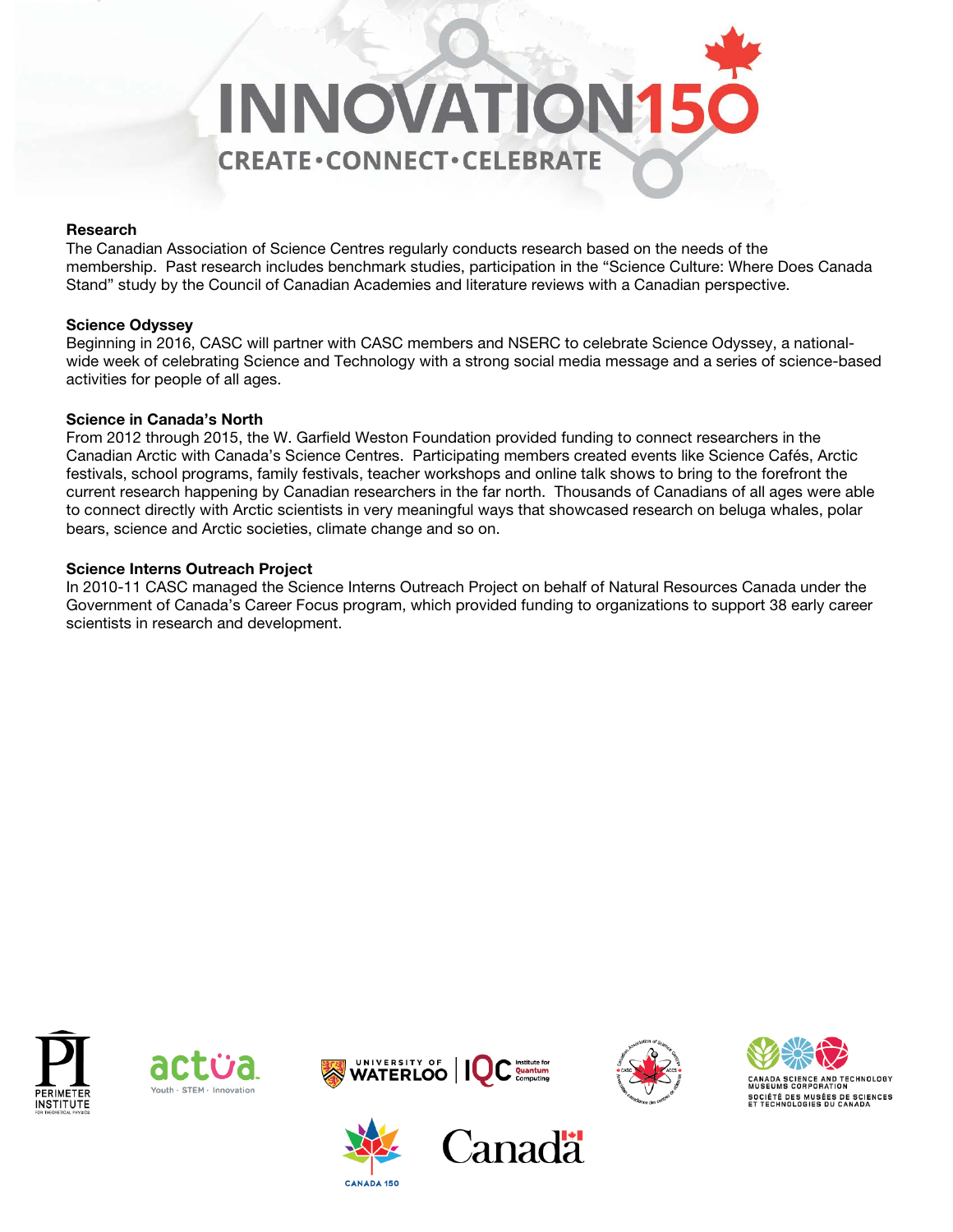



CANADA SCIENCE AND TECHNOLOGY **MUSEUMS CORPORATION** SOCIÉTÉ DES MUSÉES DE SCIENCES ET TECHNOLOGIES DU CANADA

## ABOUT THE CANADA SCIENCE & TECHNOLOGY MUSEUMS CORPORATION

As Canada's Science and Technology Communications Platform, the three Ottawa Museums together are responsible for preserving Canada's scientific and technological heritage, while also promoting, celebrating and sharing knowledge of that heritage.

The Canada Science and Technology Museums Corporation includes:

- The Canada Agriculture and Food Museum
- The Canada Aviation and Space Museum
- The Canada Science and Technology Museum

The Canada Agriculture and Food Museum is Canada's national museum of agricultural science and technology. Located at the Central Experimental Farm, the Museum is a working demonstration farm with more than 100 animals. The CAFM also presents exhibitions on Canada's agricultural heritage, as well as a wide range of educational programming, from renewable energy on farms to beekeeping. The Museum hosts festivals such Baconpalooza and Ice Cream Festival, and reaches across Canada with travelling suitcase exhibitions and full scale travellers such as Food for Health.

The Canada Aviation and Space Museum is Canada's national museum of aerospace technology. Situated beside a working heritage airfield, the CASM houses the largest collection of historical aircraft in Canada, and one of the finest in the world. The Museum was named by CNN as one of the world's top ten aviation museums. The CASM also presents programming, special events, and exhibitions related to aerospace technology and engineering, Canada's role in human Space exploration, and Canada's proud achievements in aviation history. The Museum hosted the blockbuster STAR WARS™: Identities exhibition in 2013 and will feature the equally spectacular Star Trek: Starfleet Academy Experience exhibition in 2016.

The Canada Science and Technology Museum opened in 1967 as the first interactive science and technology museum in the country, and it is one of the oldest of its kind in the world. For the past 48 years, the CSTM has celebrated Canadian scientific and technological achievement, and remains Canada's largest science and technology museum to this day. The Museum acts as both a science center and a museum. Closed in September 2014, the renewed Museum will reopen in 2017 featuring the theme of "Making Canada".

The three museums welcome more than 700,000 visitors annually, including more than 55,000 children to school programs, with 1,315,000 virtual visitors.







**CANADA 150** 



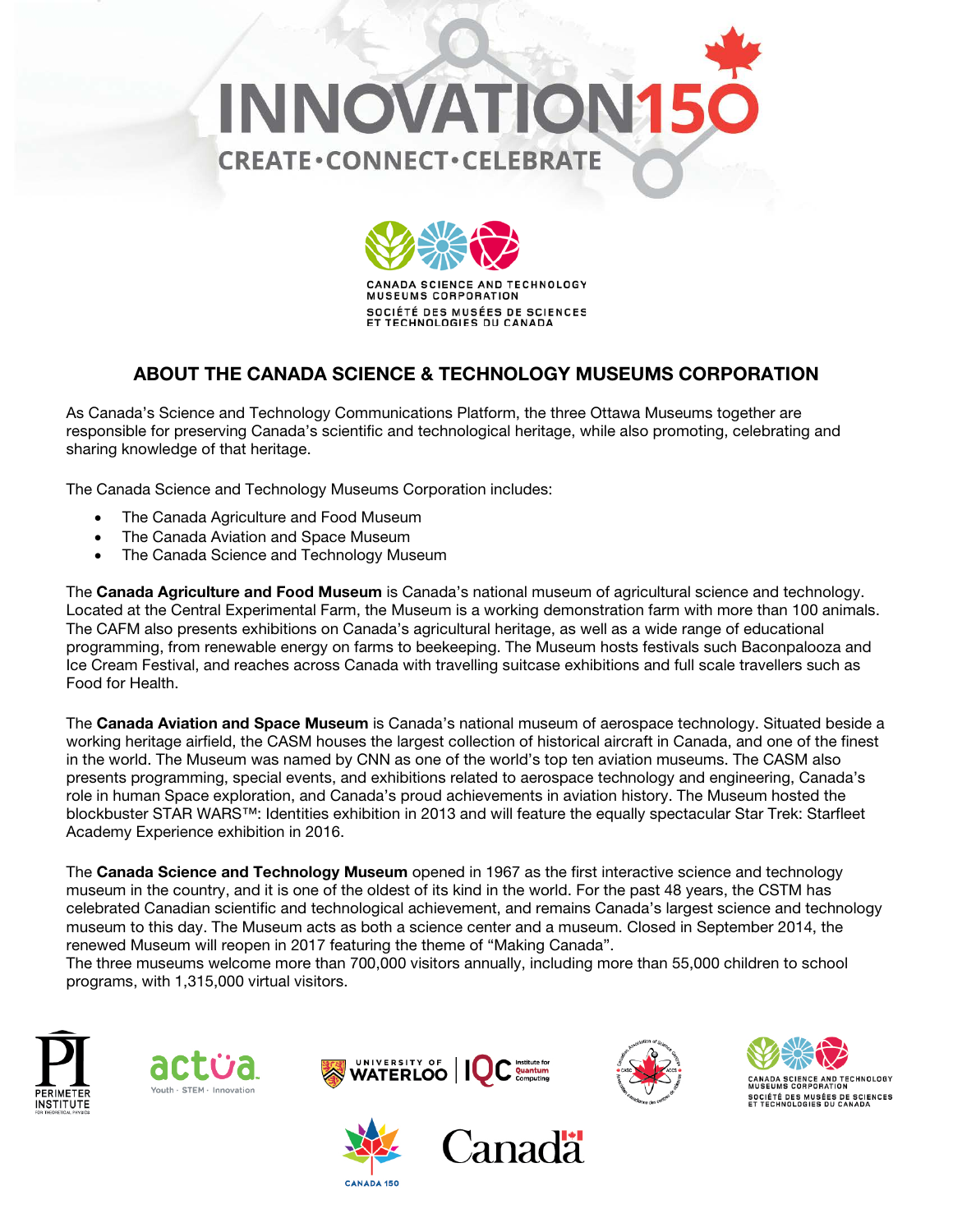

#### Digital Applications

- Ace Academy: Learn how to fly these fragile wood and fabric biplanes from the collection of the Canada Aviation and Space Museum. Available at the App Store or on Google Play.
- Ace Academy Black Flight (second edition in the Ace Academy mobile apps series): Experience unmatched gameplay, graphics and narrative as you climb into the cockpit of the most aggressive WWI dogfighting game on mobile. You will fly with real squadrons, over actual historical locations, as you ascend the ranks to become a World War One Ace.

#### Open Data and Open Heritage

The Corporation is releasing open data to enable use in innovative and value-added ways. The machine readable data is open to use by programmers, researchers, students, hackers, builders, or anyone interested in the Museums' collections and operations. The Corporation is also working on enabling its content (internal working and planning documents) to become entirely accessible to the public in real time. The Corporation's open data is released under the Government of Canada Open Government License.

#### National Outreach

The Canada Science and Technology Museums Corporation develops, creates and produces products that reach, connect and engage with new and existing audiences outside the museums.

On a global scale, the Corporation is looking to enhance its digital presence and connections.

On a nation scale, the Corporation is looking to grow and expand national networks, partnerships and activities.

On a regional scale, the Corporation is looking to increase its presence outside the Museums, within the National Capital Region.

#### Canada Science and Technology Museum Renewal

The renewed, modern museum, set to open in fall 2017, will continue to promote and celebrate Canada's long history of scientific and technological achievements, and to inspire future innovation. The modernized exterior façade will feature a large LED screen.

The Museum's exhibition space will be upgraded to enhance visitor experience and inspire the next generation of scientists, engineers, and innovators.

The Museum will have five main galleries, including the Children's Gallery, and the others following various themes:

- Creating and Using Knowledge;
- Moving and Connecting, which will include the beloved locomotives;
- Technology in our Lives;
- Transforming Resources.